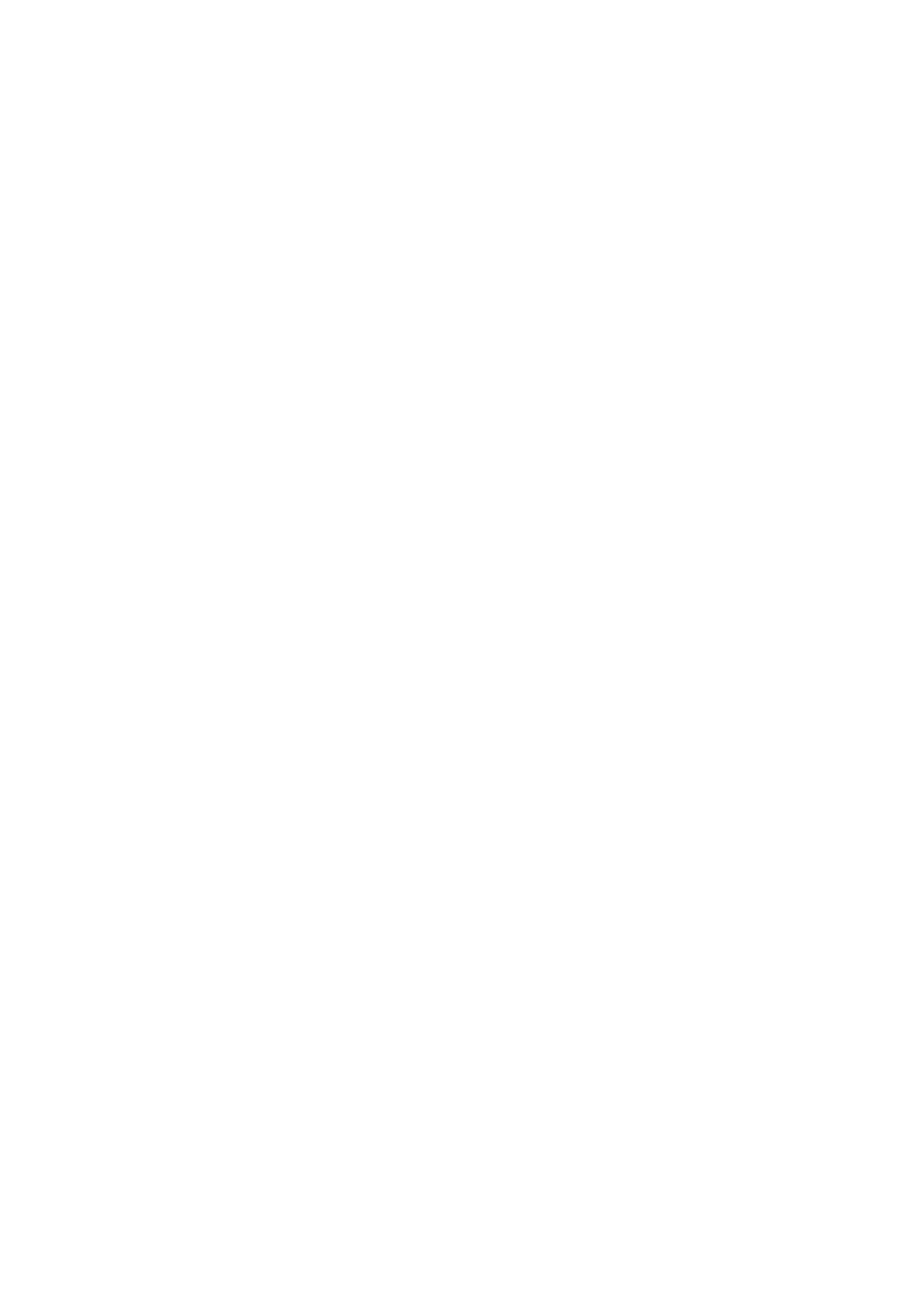DOI: 10.14718/NovumJus.2019.13.2.8

# **CRIME OF AGGRESSION: EXPANDING THE RELATIVELY NARROW PARAMETERS OF ARTICLE 8**  *BIS* **OF THE ROME STATUTE**

## **Karan Godara**

## **Panjab University**

#### *Abstract*

The criminalization of aggression, which is diametrically opposed to the notion of state sovereignty, has remained in a state of suspended animation until recently. Effective starting on July 17, 2018, the International Criminal Court has been empowered to try individuals for the crime of aggression. Although achieving this feat is commendable in itself, there is no denying the fact that the definition adopted under Article 8 *bis* of the Rome Statute is outmoded. Being a synthesis between the provisions of two outworn documents of the  $20<sup>th</sup>$  century, namely the Nuremberg Charter (1945), on the one hand, and the United Nations General Assembly Resolution 3314 (XXIX) (1974), on the other, Article 8 *bis* seems ill-equipped for the purpose of handling new-age challenges brewing in the  $21<sup>st</sup>$  century. The author has attempted to summarize the evolution of the crime of aggression as a prelude to presenting a case for the need to adopt a far more inclusive definition within the scheme of Article 8 *bis*, i.e. taking into consideration the exigencies of the 21<sup>st</sup> century emanating from (a) non-traditional means of warfare, such as cyberwarfare; (b) non-state entities, such as terrorist groups; and (c) internal acts of aggression.

*Keywords:* Rome Statute, International Criminal Court (ICC), crime of aggression, Kampala Review Conference.

*About the author:* Research Scholar at the Department of Laws, Panjab University. Recipient of the 'Legislative Assistants to Members of Parliament' Fellowship 2011-2012. India

*Received:* October 21, 2018; *reviewed:* December 10, 2018; *accepted:* March 12, 2019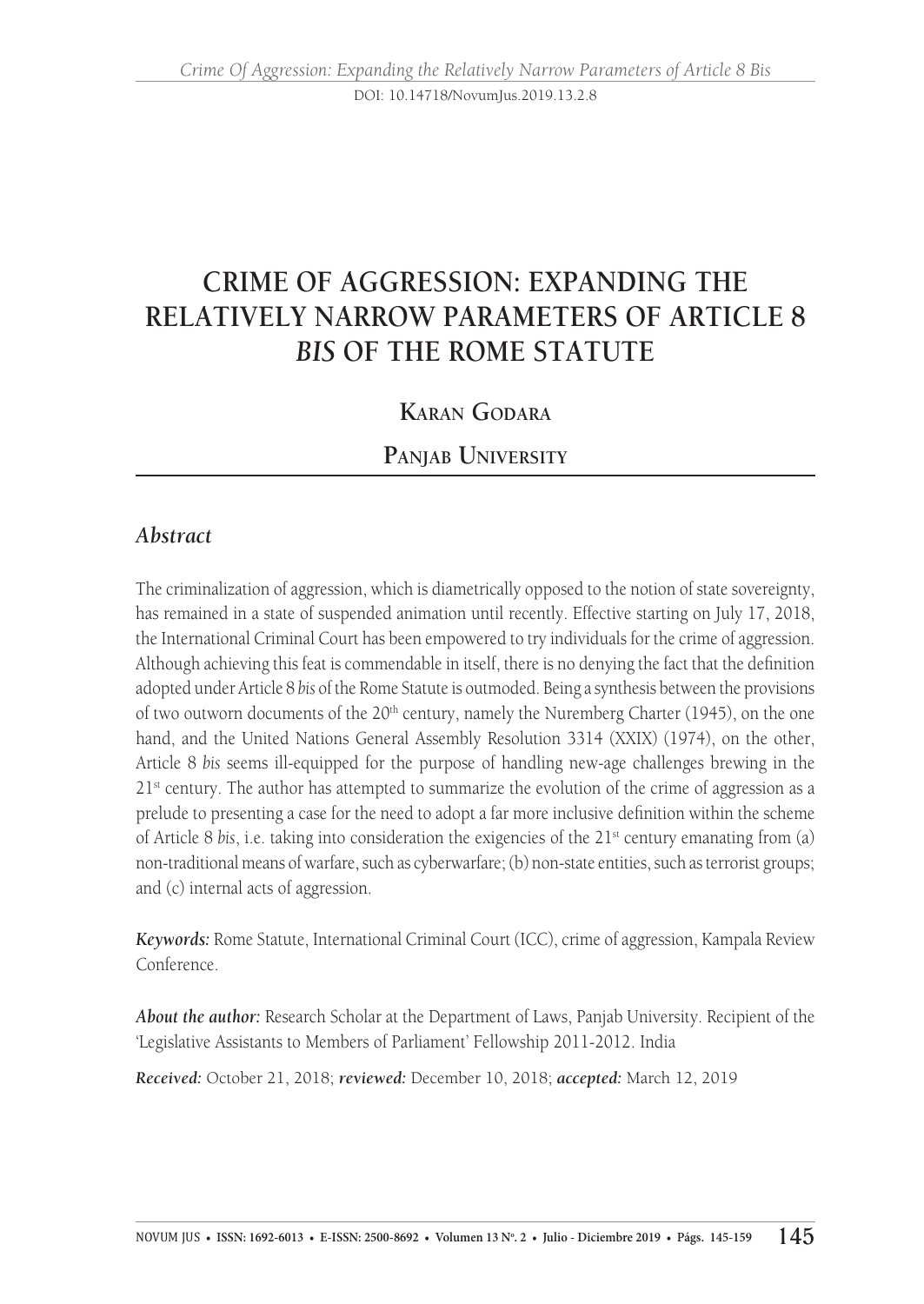DOI: 10.14718/NovumJus.2019.13.2.8

# **EL CRIMEN DE AGRESIÓN: AMPLIAR LOS PARÁMETROS RELATIVAMENTE ESTRECHOS DEL ARTÍCULO 8** *BIS* **DEL ESTATUTO DE ROMA**

## **Karan Godara**

## **Panjab University**

#### *Resumen*

La criminalización de la agresión, diametralmente opuesta a la noción de la soberanía del Estado, se mantuvo en un estado de animación suspendida hasta hace poco. A partir del 17 de julio de 2018, la Corte Penal Internacional ha sido facultada para juzgar a individuos por el crimen de agresión. Aunque el logro de esta hazaña es admirable en sí mismo, no se puede negar el hecho de que la definición adoptada en el Artículo 8 *bis* del Estatuto de Roma está anticuada. Siendo una síntesis de las disposiciones de dos documentos obsoletos del siglo XX, a saber, la Carta de Nuremberg (1945), por un lado, y la Resolución 3314 (XXIX) de la Asamblea General de las Naciones Unidas (1974), por el otro, el Artículo 8 *bis* parece mal equipado para el propósito de manejar los desafíos de la nueva era que se están gestando en el siglo XXI. El autor buscó resumir la evolución del crimen de agresión como preludio para presentar el caso de que es necesario adoptar una definición mucho más incluyente dentro del esquema del Artículo 8 *bis*; es decir, es indispensable tener en cuenta las exigencias del siglo XXI que emanan de (a) medios de guerra no tradicionales, como la guerra cibernética; (b) entidades no estatales, como los grupos terroristas; y (c) actos internos de agresión.

*Palabras clave:* Estatuto de Roma, Corte Penal Internacional (CPI), crimen de agresión, Conferencia de Revisión de Kampala.

*El Autor:* Investigador en el Departamento de Derecho de la Universidad de Panjab. Destinatario de la beca "Asistentes legislativos para miembros del parlamento" (2011-2012).

*Recibido:* 21 de octubre de 2018; *evaluado*: 10 de diciembre de 2018; *aceptado*: 12 de marzo de 2019.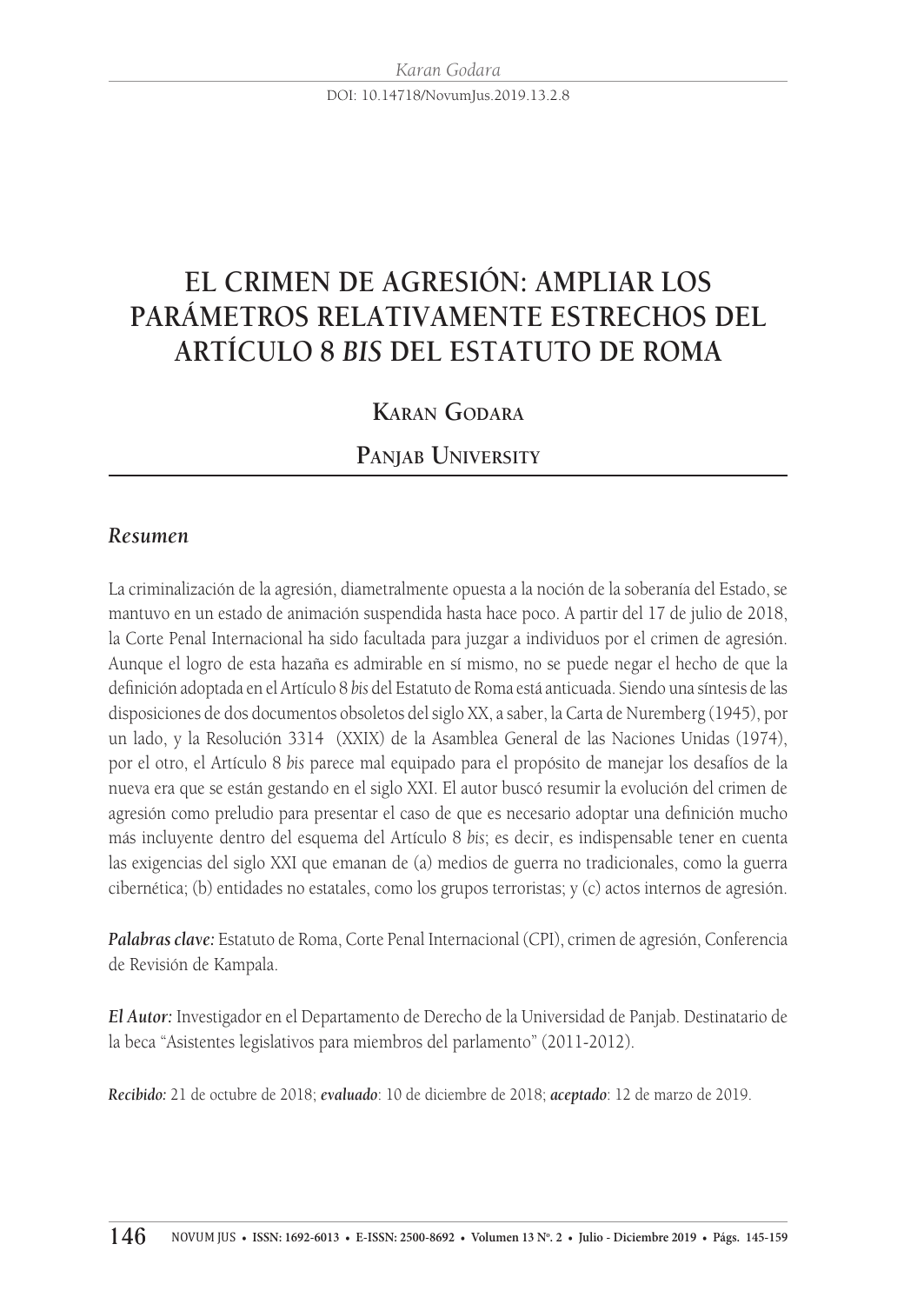# **1. Introduction**

*"Ever since the judgment at Nuremberg, it has been undeniable that aggressive war is not a national right but an international crime."1*

Benjamin B. Ferencz, prosecutor at the Nuremberg trials

Given that the criminalization of aggression is diametrically opposed to the notion of state sovereignty, it is no surprise that the crime of aggression has remained in a state of suspended animation until recently. Since countries continue to partake in war-related activities, no consensus could be reached amongst states regarding the intricacies of the crime of aggression during the negotiation sessions for the adoption of the Rome Statute of the International Criminal Court<sup>2</sup> in 1998.

The Nuremberg Tribunal came down heavily on the "war of aggression," ruling to the effect that initiating a war of aggression is "not only an international crime; it is the supreme international crime" as its consequences are not merely limited to belligerent states, but rather affect the whole world.<sup>3</sup> Looking back at the history of the supreme international crime, the post-World War II ad hoc tribunals were the first to hand out sentences to individuals for crimes against peace [read as "aggression"]; it took more than half a century before any international tribunal or court could be granted the power to prosecute individuals for the commission of the crime of aggression. The Assembly of State Parties (hereinafter called ASP) in its  $16<sup>th</sup>$  session, by consensus, adopted a resolution to activate the crime of aggression under the Rome Statute effective starting on July 17, 2018.<sup>4</sup> Indeed, the inclusion of the crime of aggression within the scheme of the Rome Statute stems from the desire of the international community to see that the supreme international crime attracts individual criminal liability, as it once did under the Nuremberg and Tokyo Charters<sup>5</sup>

<sup>&</sup>lt;sup>1</sup> Benjamin B. Ferencz, "Address to the Diplomatic Conference of Plenipotentiaries on the Establishment of an International Criminal Court." Rome (June 16, 1998). Available from: http://www.derechos.org/nizkor/ aggression/doc/bferencz6.html 2 Rome Statute of the International Criminal Court (July 17, 1998) (entered into force on July 1,

<sup>2002) [</sup>hereinafter called the Rome Statute]. Available from: https://treaties.un.org/pages/ViewDetails. aspx?src=TREATY&mtdsg\_no=XVIII-10&chapter=18&lang=en

<sup>3</sup> International Military Tribunal, *Trial of the Major War Criminals before the International Military Tribunal*, Vol.

<sup>1. (</sup>Nuremberg, 1947), 186. Available from: https://www.loc.gov/rr/frd/Military\_Law/pdf/NT\_Vol-I.pdf 4 International Criminal Court, *Assembly activates court's jurisdiction over crime of aggression*. Press release (Dec. 15, 2017). Available from: https://www.icc-cpi.int/Pages/item.aspx?name=pr1350

<sup>5</sup> Kriangsak Kittichaisaree, *International Criminal Law,* 1st ed. (Oxford: Oxford University Press, 2001), 207.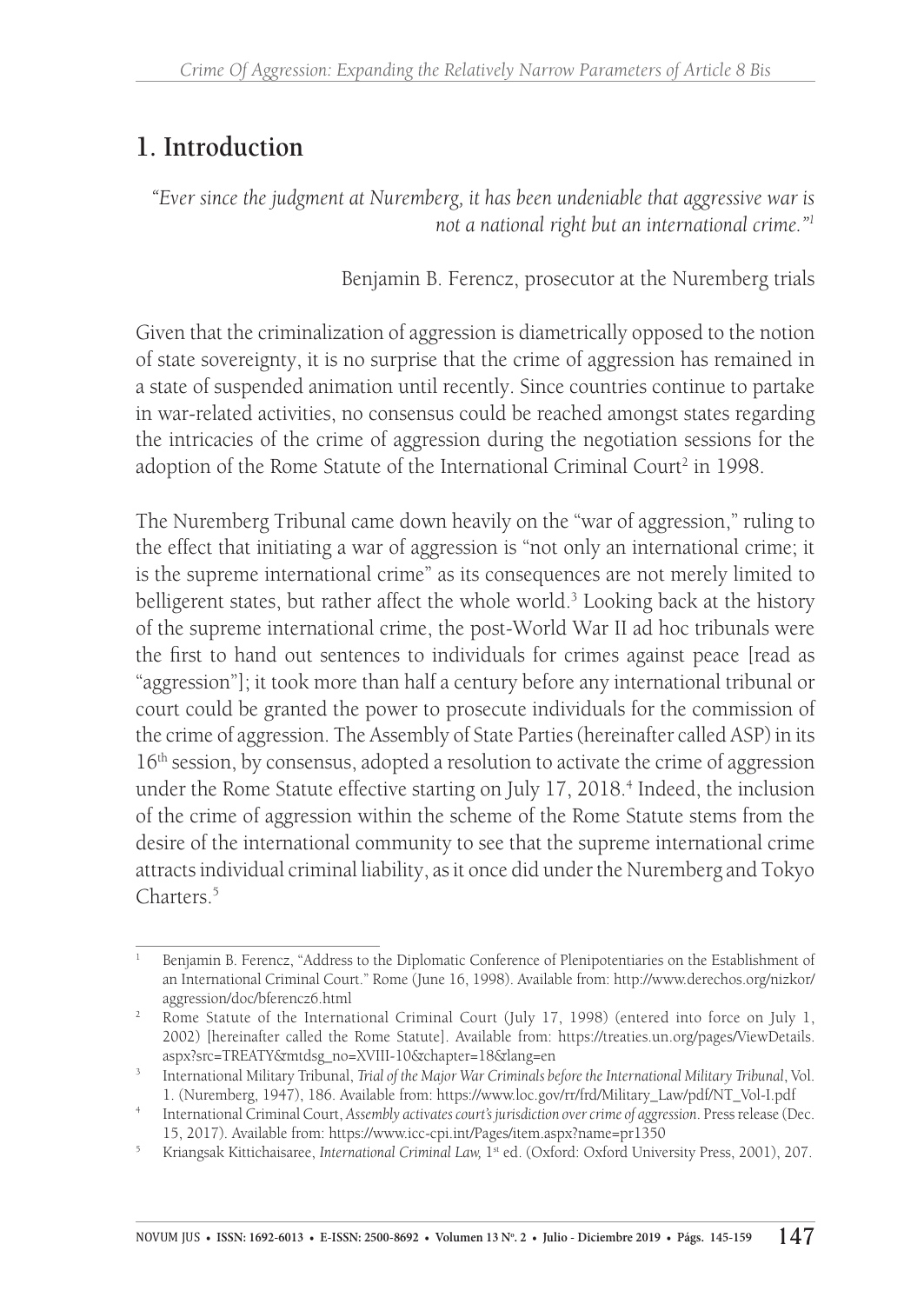With the recent activation of the crime of aggression under the Rome Statute, individual accountability for the commission of international crimes has once again been reiterated as a principle of international criminal law. At this juncture, it would be apt to recall the classic pronouncement made by the Nuremberg Tribunal: "Crimes against international law are committed by men, not by abstract entities, and only by punishing individuals who commit such crimes can the provisions of international law be enforced."6

Despite this momentous development in the field of international criminal law, there can be no denial of the fact that the definition adopted under Article 8 *bis* of the Rome Statute seems ill-equipped for the purpose of handling new-age challenges brewing in the  $21<sup>st</sup>$  century. Being a synthesis between the provisions of two outworn documents of the 20<sup>th</sup> century, namely the Nuremberg Charter (1945), on the one hand, and the United Nations General Assembly Resolution 3314 (XXIX) (1974), on the other, Article 8 *bis* in its current lackluster and archaic form is bound to have negative implications on global peace and security in the times to come. Cyberwarfare and terrorist groups are emerging as new-age challenges, so much so that nation-states are finding it difficult to cope with their mounting pressure. This paper systematically summarizes the evolution of the crime of aggression as a prelude to presenting a case for the strengthening of the definition of aggression, duly examining imminent threats posed to global peace and security. To transcend the impediments presented by the current structure of Article 8 *bis*, the ensuing parts of the paper expand on the need for amending the definition clause in order to make the definition inclusive of new-age threats that emanate from (a) non-traditional means of warfare, such as cyberwarfare; (b) non-state entities, such as terrorist groups; and (c) internal acts of aggression.

# **2. Evolution of the crime of aggression**

When we speak of the crime of aggression, we must scrutinize the concept with caution, bearing in mind the fine distinction between the "act of aggression" and the "crime of aggression." While the former is about state action, the latter seeks to end impunity enjoyed by individuals responsible for the supreme international crime of aggression. To better comprehend the operational bounds of the crime of aggression, it is important to discuss its evolution culminating in the coming into force of Article 8 *bis* of the Rome Statute.

<sup>6</sup> International Military Tribunal, *Trial*, 223.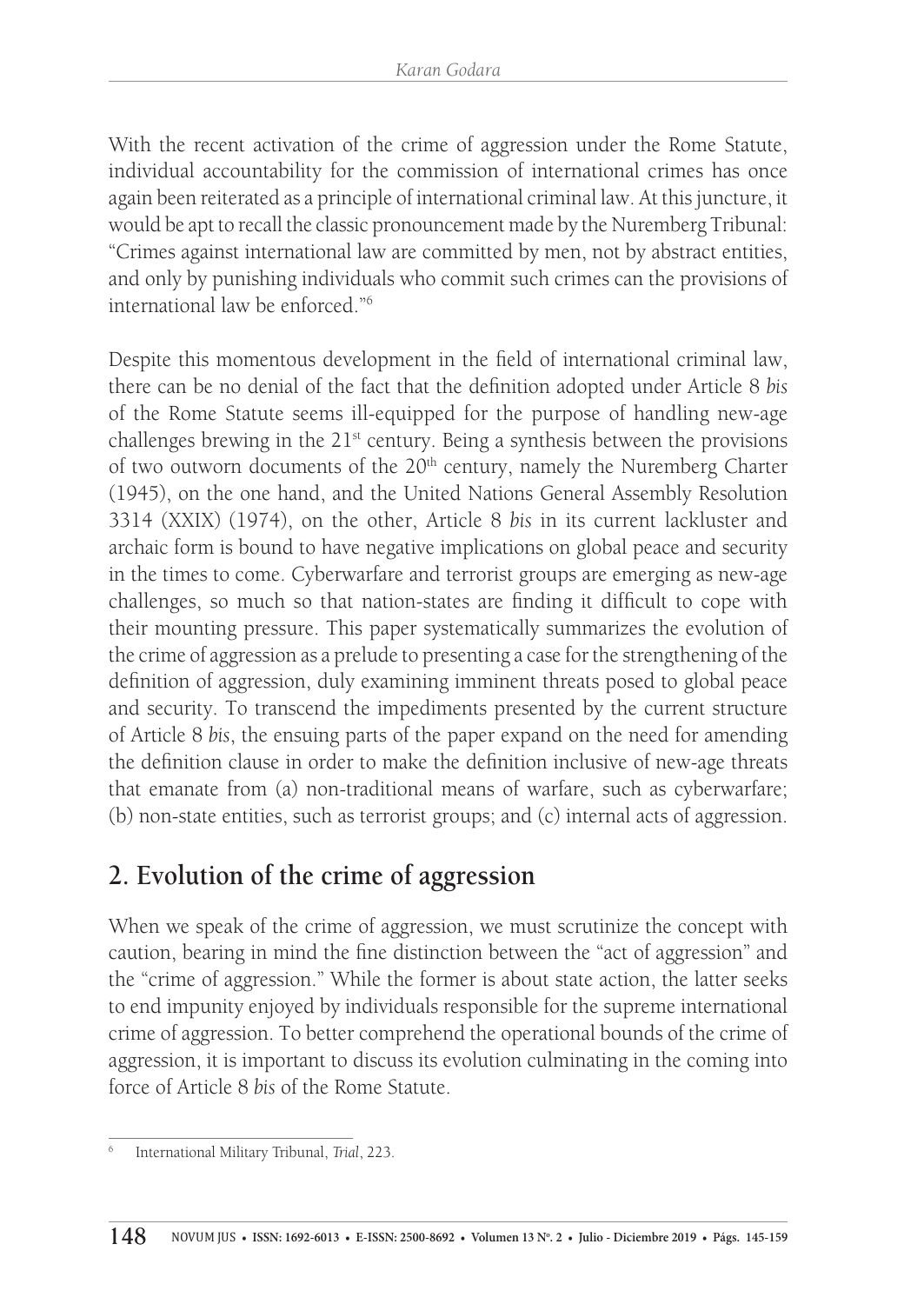Although by the turn of the  $20<sup>th</sup>$  century, efforts to denounce certain war-related injustices had begun to take shape in the form of the Hague Peace Conferences in 1899 and 1907, it was much later in 1928 that the first comprehensive ban on war was adopted via the Kellogg-Briand Pact, which renounced war as an instrument of national policy.7 While the pact of 1928 stipulated state responsibility, it did nothing to address the issue of criminalization of individuals for acts of aggression.8 Having realized the futility of war in the aftermath of World War II, prohibition on aggression by nation-states was significantly strengthened through the adoption of the UN Charter. Article 39 of the charter empowers the United Nations Security Council to determine if any nation-state has committed an act of aggression. However, since the charter does not authorize the determination of individual criminal liability, the issue of criminalization of individuals for aggression remains unaddressed.

The Nuremberg Charter was the first treaty under international criminal law to establish individual criminal responsibility for waging a war of aggression. Whereas twelve persons were convicted in Nuremberg for crimes against peace, 25 were convicted in Tokyo for the same reason. Additionally, two defendants were convicted in the Nuremberg follow-up trials for the supreme international crime.<sup>9</sup>

The notion of individual criminal liability for acts of aggression was once again left in the lurch after the tenure of the Nuremberg (including the follow-up trials) and the Tokyo tribunals came to an end. More than 70 years later, effective starting on July 17, 2018, this vacuum has been filled by the Rome Statute. Indeed, the journey from Nuremberg to Rome and beyond (as will be demonstrated hereinafter) has been arduous.

When the Rome Statute was adopted in 1998, it specifically laid down under Article 5 that "the jurisdiction of the Court shall be limited to the most serious crimes of concern to the international community as a whole." One such crime enlisted under Article 5 was the crime of aggression. However, since no consensus amongst nation-states could be reached either regarding the definition of aggression or regarding the conditions of the court's jurisdiction,<sup>10</sup> it was uncertain whether the

Gerhard Werle and Florian Jessberger, *Principles of International Criminal Law*, 3<sup>rd</sup> ed. (Oxford: Oxford University Press, 2014), 530-532. 8 Illias Bantekas, *International Criminal Law,* 4th ed. (Oxford and Portland, Oregon: Hart Publishing, 2010),

<sup>288. 9</sup> Werle and Jessberger, *Principles*, 535.

<sup>10</sup> Werle and Jessberger, *Principles*, 546.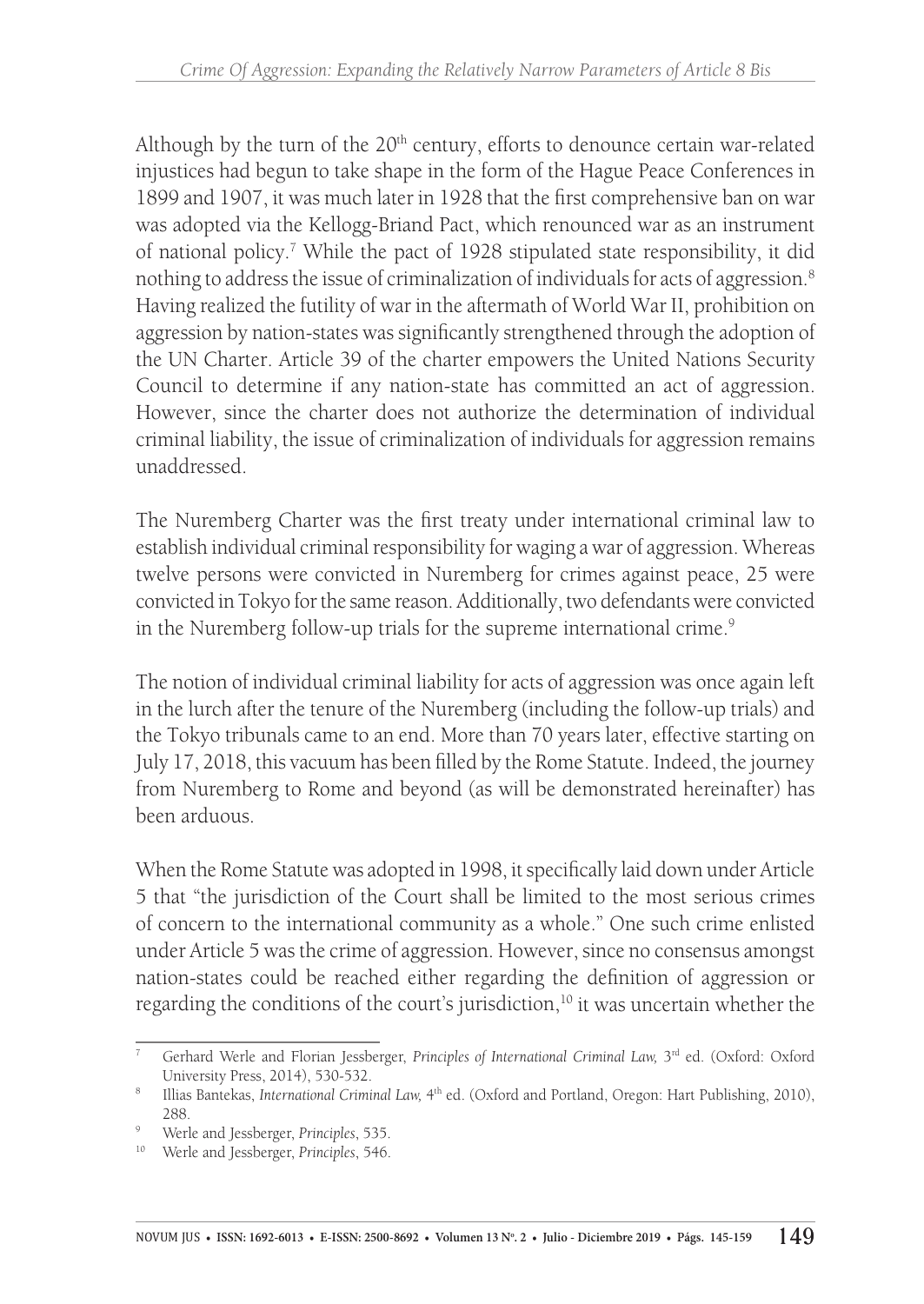ICC's jurisdiction in regard to the crime of aggression would ever be activated or not. Benjamin B. Ferencz, summing up the attitude of various states during the final plenipotentiary negotiating sessions held in Rome (1998), noted to the effect that:

- a. the majority of nation-states, including the members of the EU and roughly 30 nation-states united in the Non-Aligned Movement, insisted upon the inclusion of the crime of aggression;
- b. many of the Arab states were in favour of adopting the 1974 United Nations General Assembly's definition of aggression enumerated under the United Nations General Assembly Resolution 3314 (XXIX) of 14 December 1974; and
- c. India, Pakistan, China & the USA were not inclined to subject themselves to the crime of aggression due to different political considerations.

Finally, due to the paucity of time, the chairman decided to postpone the resolution of the issues connected to aggression to a later date.<sup>11</sup>

To continue deliberations on the issues that were left unresolved at the plenipotentiary negotiating sessions, a Preparatory Commission for the International Criminal Court was brought to life through Resolution F of the final act at the United Nations Diplomatic Conference of Plenipotentiaries (1998). One of its many mandates was to prepare proposals regarding the crime of aggression.<sup>12</sup> Being unable to fulfill its mandate in regard to the crime of aggression before its tenure expired (2002), a Special Working Group on the Crime of Aggression (hereinafter called SWGCA) was established in 2002 by the ASP to carry forth the commission's work.<sup>13</sup> The SWGCA was given the onerous task of submitting proposals to the ASP regarding acceptable provisions on the crime of aggression that could be considered at the review conference.

<sup>11</sup> Benjamin B. Ferencz, "Can Aggression Be Deterred by Law?" *Pace International Law Review* 11 (1999), 341, 351.

<sup>&</sup>lt;sup>12</sup> United Nations, Preparatory Commission for the International Criminal Court (1999-2002). Available from: http://legal.un.org/icc/prepcomm/prepfra.htm

<sup>&</sup>lt;sup>13</sup> United Nations, "Draft resolution of the Assembly of States Parties on the continuity of work in respect of the crime of aggression" (2002). Available from:

https://documents-dds-ny.un.org/doc/UNDOC/LTD/N02/472/04/PDF/N0247204.pdf?OpenElement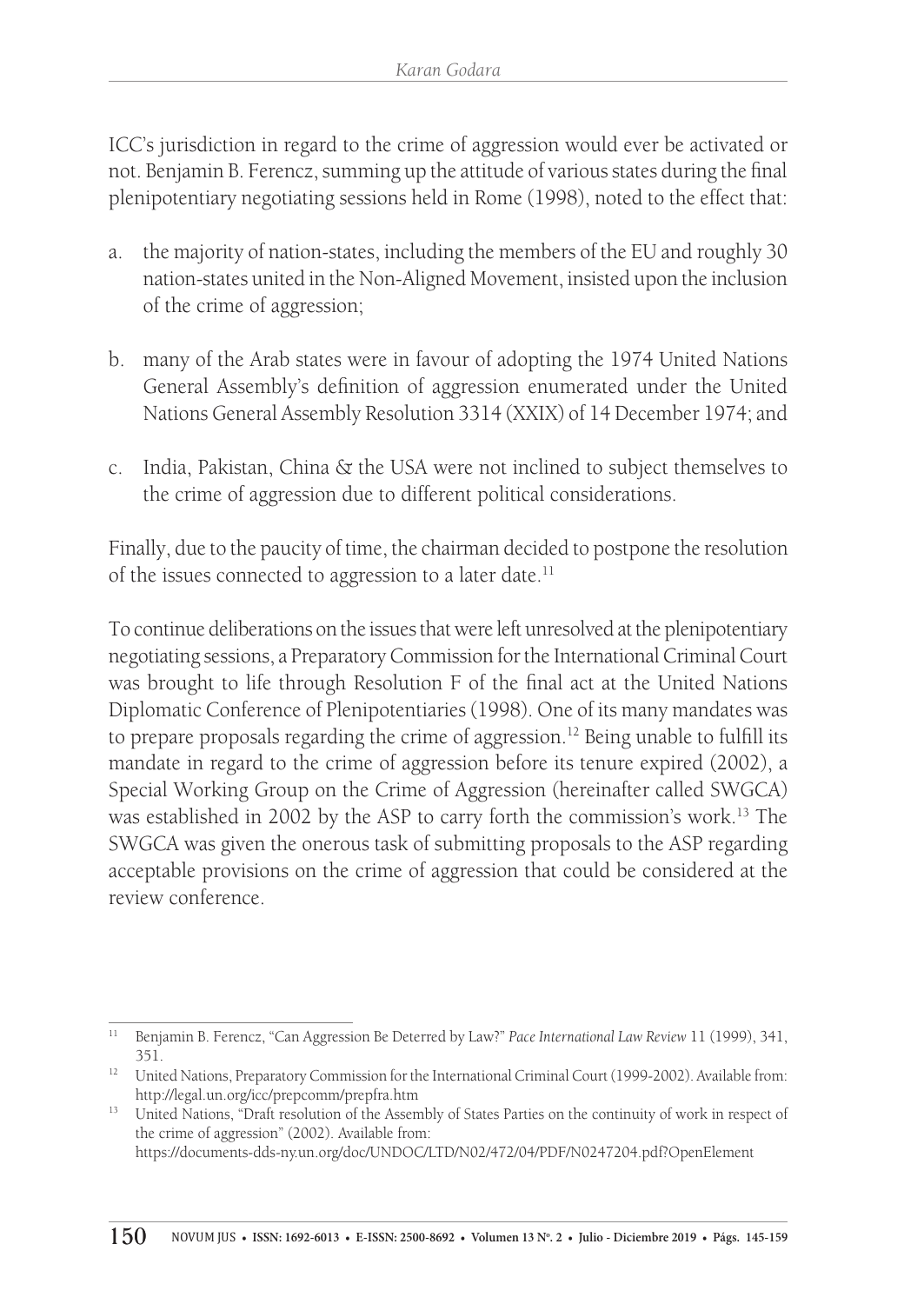The SWGCA's proposals were accepted by the ASP in  $2009$ ,<sup>14</sup> and the same came to be approved at the Kampala Review Conference held in 2010,<sup>15</sup> twelve years after the Rome Statute was originally adopted. The definition adopted at Kampala is as follows:

- 1. For the purpose of this Statute, "crime of aggression" means the planning, preparation, initiation or execution, by a person in a position effectively to exercise control over or to direct the political or military action of a State, of an act of aggression, which, by its character, gravity, and scale, constitutes a manifest violation of the Charter of the United Nations.
- 2. For the purpose of paragraph 1, "act of aggression" means the use of armed force by a State against the sovereignty, territorial integrity or political independence of another State, or in any other manner inconsistent with the Charter of the United Nations. Any of the following acts, regardless of a declaration of war, shall, in accordance with the United Nations General Assembly resolution 3314 (XXIX) of 14 December 1974, qualify as an act of aggression:
	- a. The invasion or attack by the armed forces of a State of the territory of another State, or any military occupation, however temporary, resulting from such invasion or attack, or any annexation by the use of force of the territory of another State or part thereof;
	- b. Bombardment by the armed forces of a State against the territory of another State or the use of any weapons by a State against the territory of another State;
	- c. The blockade of the ports or coasts of a State by the armed forces of another State;
	- d. An attack by the armed forces of a State on the land, sea or air forces, or marine and air fleets of another State;

<sup>14</sup> International Criminal Court, "Resolution ICC-ASP/8/Res.6" (2009). Available from: https://asp.icc-cpi.int/ iccdocs/asp\_docs/Resolutions/ICC-ASP-8-Res.6-ENG.pdf

<sup>15</sup> United Nations, "Resolution RC/Res.6" (2010). Available from: https://treaties.un.org/doc/source/docs/ RC-Res.6-ENG.pdf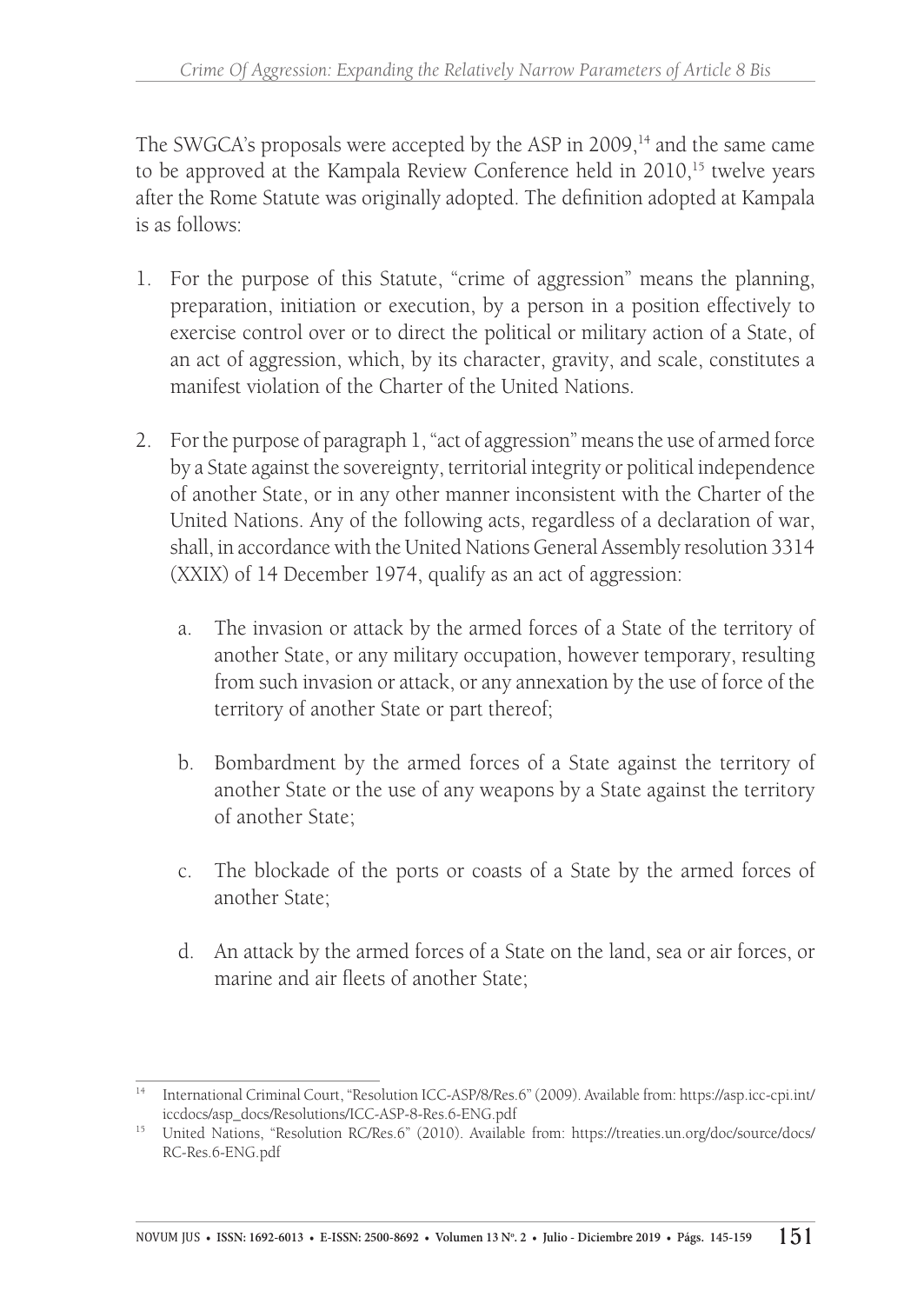- e. The use of armed forces of one State, which are within the territory of another State with the agreement of the receiving State, in contravention of the conditions provided for in the agreement or any extension of their presence in such territory beyond the termination of the agreement;
- f. The action of a State in allowing its territory, which it has placed at the disposal of another State, to be used by that other State for perpetrating an act of aggression against a third State;
- g. The sending by or on behalf of a State of armed bands, groups, irregulars or mercenaries, which carry out acts of armed force against another State of such gravity as to amount to the acts listed above, or its substantial involvement therein.

The aforementioned definition, which came into force on July 17, 2018, is deemed to play a pivotal role in deterring leaders and high ranking officers of nation-states from making territorial transgressions in the times to come and, therefore, is a welcome step.

# **3. The ambit of the crime of aggression under Article 8** *bis* **of the Rome Statute**

An analysis of Article 8 *bis* reveals that it is an amalgamation of Article 6(a)<sup>16</sup> of the Charter of the International Military Tribunal (1945), on the one hand, and the resolution adopted by the United Nations General Assembly  $(1974)$ ,<sup>17</sup> on the other, albeit with a few modifications.

## **3.1. Key concepts with respect to Article 8 bis**

Various aspects relating to the definition clause are discussed below in order to fully comprehend the operational bounds of Article 8 *bis* of the Rome Statute.

<sup>16</sup> Article 6 (a) reads: "Crimes against Peace: namely, planning, preparation, initiation or waging of a war of aggression, or a war in violation of international treaties, agreements or assurances, or participation in a common plan or conspiracy for the accomplishment of any of the foregoing."

<sup>&</sup>lt;sup>17</sup> United Nations General Assembly, "Resolution adopted by the General Assembly 3314 (XXIX). Definition of Aggression" (Dec. 14, 1974). Available from: http://www.un-documents.net/a29r3314.htm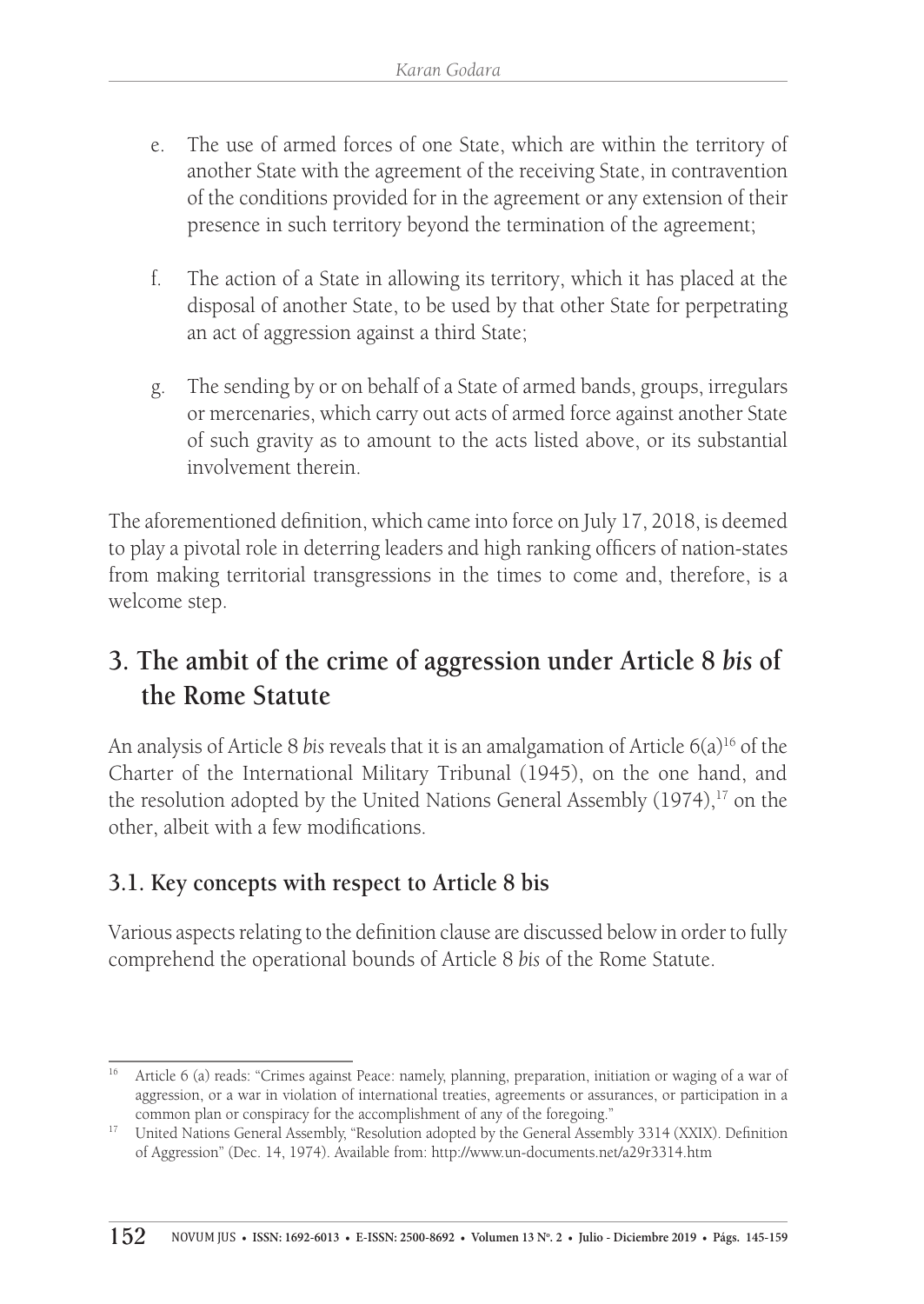*Aggression.* The usage of the term "aggression" under Article 8 *bis* needs to be scrutinized from two angles, i.e. from the perspective of the individual and that of the state. Whereas the term "crime of aggression" is used in an individual-centric sense, "act of aggression" is state-centric in its nature. Based on these two conceptualizations adopted under Article 8 *bis*, it can be logically concluded that to attract individual criminal responsibility for the crime of aggression, it must first be established that a state committed an act of aggression. Without establishing an act of aggression on the part of the state, all efforts to prosecute individuals for the connected crime of aggression would be in vain.

*Modes of committing the crime of aggression.* The four modes to attract individual liability for the crime of aggression under Article 8 *bis* are "planning, preparation, initiation or execution." Whereas the use of the words "planning," "preparation," and "initiation" have been adopted in letter and spirit from the statute of the Nuremberg Tribunal,<sup>18</sup> there is a divergence from the erstwhile tribunal in the terminology used for the last mode, i.e. "waging of a war of aggression" has been replaced with the term "execution" under the Rome Statute. It is submitted<sup>19</sup> that the change in terminology does not effectuate a change in the substance of the conduct required. Actual occurrence of an act of aggression is still a pre-requisite for holding an individual liable for the execution of the crime of aggression.

*Leadership crime.* It is inferable from the Nuremberg and the Tokyo judgments that only high-ranking political, military or industrial leaders involved at the policymaking level were prosecutable perpetrators of crimes against peace.<sup>20</sup> In fact, it had been explicitly stated in Article II (2) (f) of the Control Council Law No.  $10^{21}$  that for an individual to have committed a crime against peace, it must be established that he held a high political, civil or military (including General Staff) position or a high position in the financial, industrial or economic life. The rationale behind adopting the leadership clause has been succinctly explained in the *High Command Trial* in this way: "Somewhere between the Dictator and Supreme Commander of the Military Forces of the nation and the common soldier is the boundary between the criminal and the excusable participation in the waging of an aggressive war by an individual engaged in it."22

<sup>&</sup>lt;sup>18</sup> See Art. 6 (a) of the Statute of the International Military Tribunal (8 Aug. 1945, 82 UNTS 1951), 280.

<sup>19</sup> Kai Ambos, "The crime of aggression after Kampala." *German Yearbook of International Law* 53 (2010), 463, 468. <sup>20</sup> Werle & Jessberger, 542.

<sup>&</sup>lt;sup>21</sup> Law No. 10 was enacted in order to establish a uniform legal basis in Germany for the prosecution of war criminals and other similar offenders, other than those dealt with by the International Military Tribunal.

<sup>&</sup>lt;sup>22</sup> The United States of America vs. Wilhelm von Leeb et al. (Nuremberg: US Military Tribunal, 1948).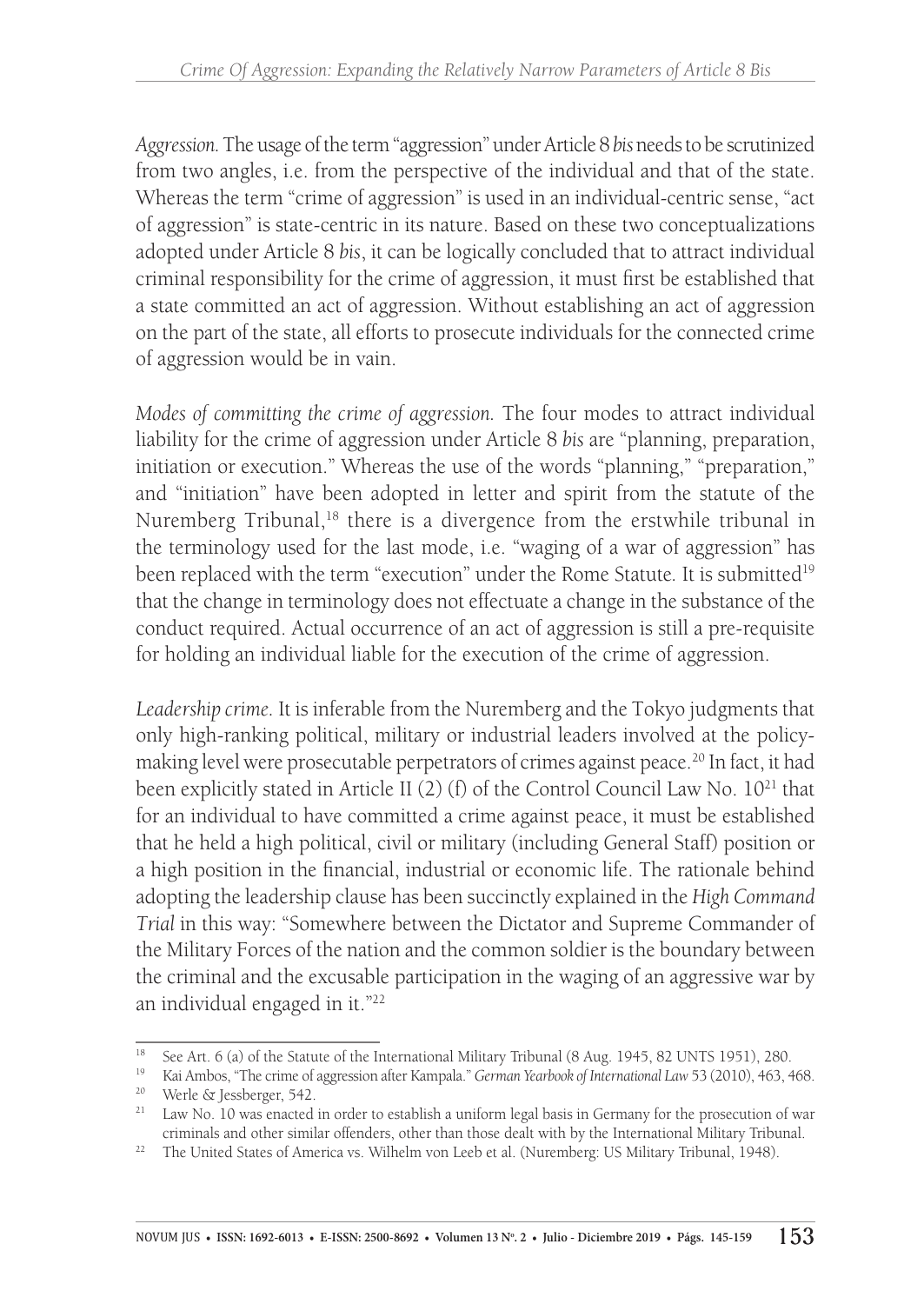The liability of high-ranking leaders, on the one hand, and the excusable participation of subordinate officers, on the other, has been rightly retained under the Rome Statute, i.e. only a person who is "in a position effectively to exercise control over or to direct the political or military action of a State"23 can be prosecuted for the crime of aggression. However, there appears to have been a divergence from the post-World War II ad hoc tribunals insofar as it seems to the author that it is not the intent of the Rome Statute that persons holding influential positions other than those relating to the political or military divisions be held liable for the supreme international crime. Had the intention been otherwise, Article 8 *bis* would have explicitly extended liability to persons holding "high position in the financial, industrial or economic life",<sup>24</sup> as done under the Control Council Law No. 10.

*Threshold clause.* Only those acts of aggression will incur liability under Article 8 *bis*  (1) of the Rome Statute that, due to their character, gravity, and scale, constitute a manifest violation of the UN Charter. The limitations attached to what may constitute an act of aggression helps in creating a threshold and affording protection to state leaders and high-ranking officers against the over-criminalization of aggression, i.e. excluding liability for minor incidents, such as border skirmishes, or legally controversial cases, such as humanitarian interventions.25

*Act of aggression under Article 8 bis (2)(a) to (g) regardless of declaration of war.* Provisions incorporated under Article 8 *bis* (2)(a) to (g) are a verbatim reproduction of Article 3(a) to (g) of the 1974 United Nations General Assembly Resolution.<sup>26</sup> The purpose of these sub-clauses is to extend the repercussions of an act of aggression to situations where the conduct of a state is such so as to warrant a particular act's classification as an act of aggression, irrespective of whether war stands declared or not. It is appalling that the 1974 antiquated classificatory scheme focusing entirely on state-action has been retained in the  $21<sup>st</sup>$  century, when war is no longer fought conventionally amongst nation-states, but rather is dominated by non-state actors, such as ISIS, Al-Queda, Boko Haram, etc. The definition relevant only to state-action (including "armed bands, groups, irregulars or mercenaries" acting on behalf of a

<sup>23</sup> Rome Statute, Art. 8 *bis* (1).

<sup>24</sup> See Article II (2) (f), "Control Council Law No. 10." *Control Council for Germany* 50-55 (1945). Available from: https://www.legal-tools.org/doc/ffda62/pdf/

<sup>25</sup> Ambos, "The Crime of Aggression," 482-483.

<sup>&</sup>lt;sup>26</sup> United Nations General Assembly, "Resolution."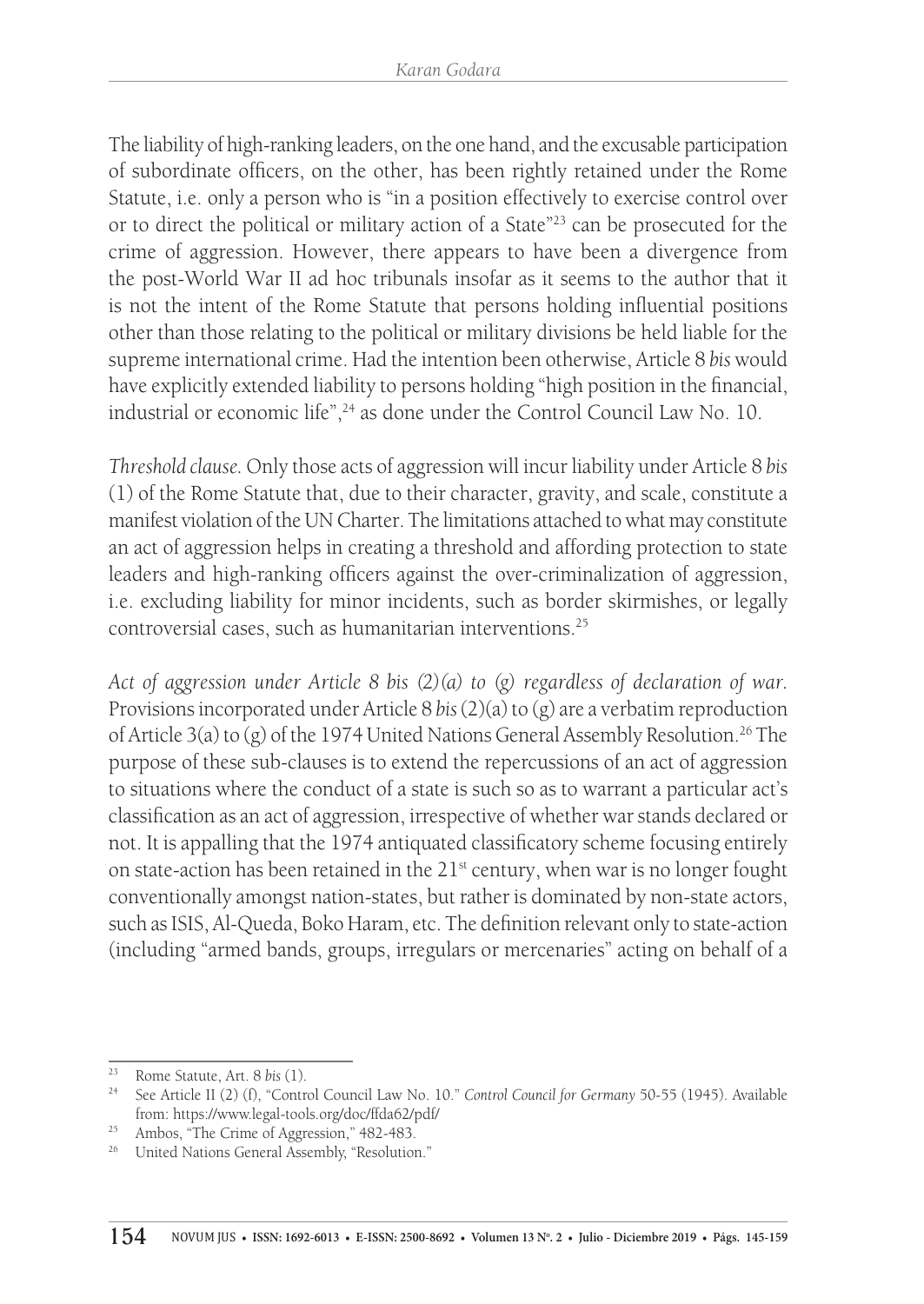state)<sup>27</sup> fails to take into account the pre-dominant threat of the  $21<sup>st</sup>$  century, i.e. acts of aggression by non-state entities.<sup>28</sup>

## **3.2. Shortcomings within the scheme of Article 8** *bis*

In its current letter and spirit, the utility of Article 8 *bis* seems very limited and restrictive. An in-depth analysis of the definition clause reveals several missing pieces to the puzzle, which require the immediate attention of the international community, including the following issues that deserve reconsideration.

A narrow meaning ascribed to "act of aggression."<sup>29</sup> It has been argued<sup>30</sup> that the concept of war and peace as adopted under the UN Charter, along with the "underdeveloped notion of the criminality of waging aggressive war, based on the legacy of Nuremberg",<sup>31</sup> is ill-equipped to deal with the advancement in conventional and non-conventional means of warfare that have taken root in the  $21<sup>st</sup>$  century, i.e. new-age threats to world peace and security, such as "cyberwar, low intensity asymmetric conflict scenarios, global terrorism, organized crime and piracy."32

In 2007, Estonia became the world's first country to bear the wrath of cyberwarfare. It is alleged that the cyber-attacks on Estonian banks, media outlets, and governmental bodies was state-sponsored (Russia), carried out as an act of retribution for the removal of a Soviet bronze soldier statute from the Estonian capital Tallinn.<sup>33</sup>

Cyberwarfare was non-existent when the UN General Assembly defined the contours of inter-state aggression in 1974. Today, cyberwarfare has the capacity to overpower nation-states without the aid of physical warfare. Failure to take into account technological advancements that have taken place ever since has immobilized the

<sup>27</sup> The Rome Statute, Art. 8 *bis* (2)(g). 28 David Scheffer, "The Missing Pieces in Article 8 bis (Aggression) of the Rome Statute,." *Harvard International Law Journal* 58 (2017), 83-84. Available from: http://www.harvardilj.org/2017/04/ the-missing-pieces-in-article-8-bis-aggression-of-the-rome-statute/

<sup>29</sup> The Rome Statute, Art. 8 *bis* (2).

<sup>30</sup> Sascha-Dominik Bachmann and Gerhard Kemp, "Aggression as 'Organized Hypocrisy?' – How the War on Terrorism and Hybrid Threats Challenge the Nuremberg Legacy." *The Windsor Yearbook of Access to Justice* Vol. 30, No. 1 (2011). Available from: http://dx.doi.org/10.2139/ssrn.1871912

<sup>&</sup>lt;sup>31</sup> Bachmann and Kemp, "Aggression".

<sup>&</sup>lt;sup>32</sup> Bachmann and Kemp, "Aggression".

<sup>33</sup> Damien McGuinness, "How a cyber attack transformed Estonia*.*" *BBC News* (Apr. 27, 2017). Available from: https://www.bbc.com/news/39655415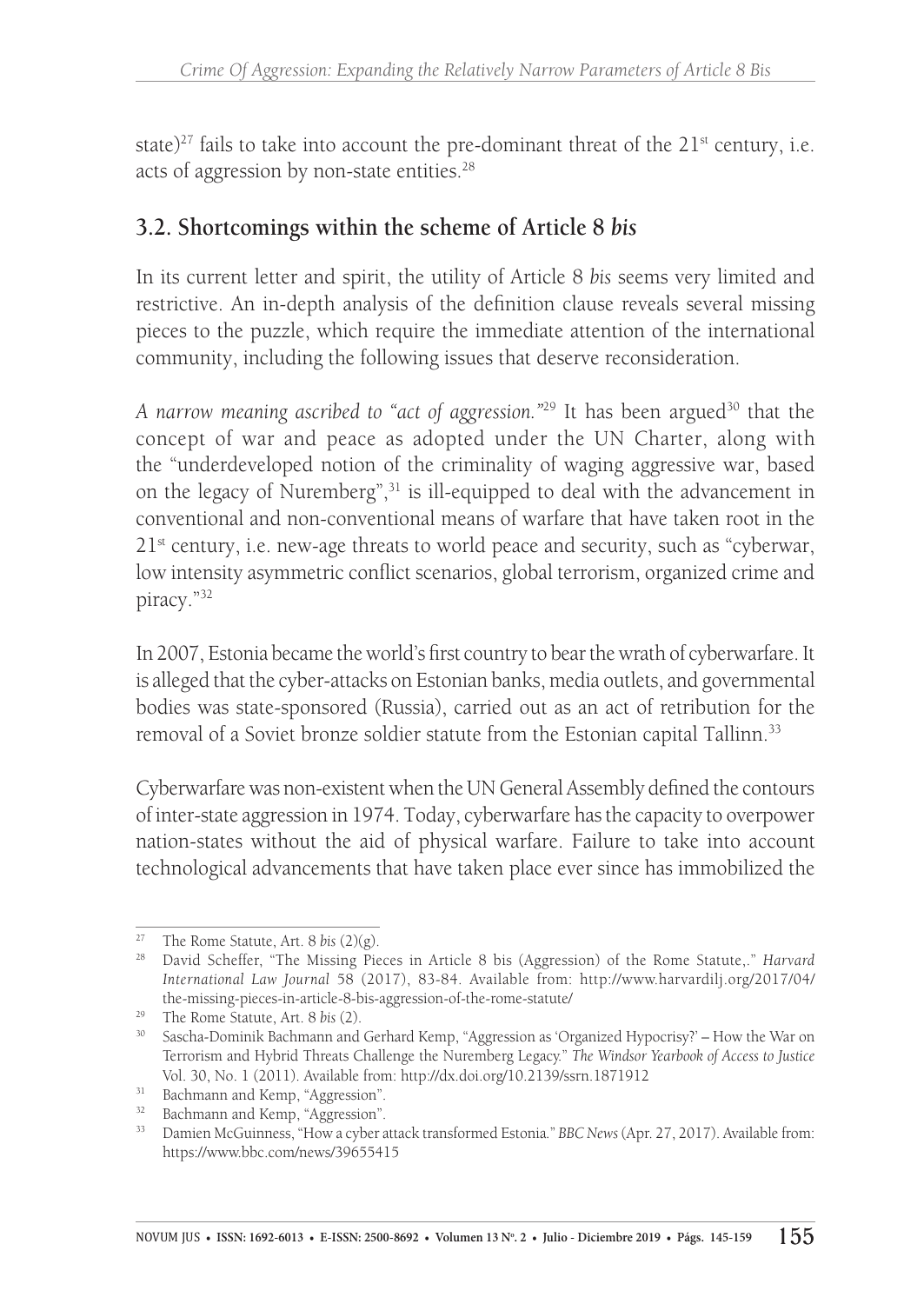ICC and prevented it from investigating new-age situations of aggression consisting "solely or largely of cyberwarfare tactics."34

From the foregoing discussion, it is clear that a nation-state's sovereignty can be challenged through the virtual space in this day and age. Therefore, it is the call of the hour that the means of transgressing another country's "sovereignty, territorial integrity or political independence" be not limited merely to the "use of armed force," as currently provided under Article 8 *bis* (2).

*A limiting state-centric approach taken to the commission of acts of aggression.* Under the current setup of Article 8 *bis*, an individual can be prosecuted for the crime of aggression only once it is established that the act of aggression was committed by a nation-state. In accordance with Article 8 *bis* (1), only persons exercising control or directing the political or military action of a state can be held individually liable. This narrow approach exempts "aggressive warfare waged by non-state entities across national boundaries<sup>"35</sup>

Enunciating the customary rules of International Criminal Law applicable prior to the adoption of the Kampala definition, Antonio Cassese notes: "if the purpose of the relevant international rules is to protect the world community from serious breaches of the peace, one fails to see why individuals operating for non-state entities should be immune from criminal liability for aggressive conduct."36 He classifies terrorist armed groups, organized insurgents, liberation movements and the like as "non-state entities."

In the post 9/11 world, when aggression by non-state actors is an equal, if not more of a threat, it would greatly enhance the effectiveness of the ICC if the crime of aggression would be inclusive of non-state actors as well.

*Acts of internal aggression bypassed by the definition clause.* Under the current setup, the international nature of the crime of aggression is a pre-requisite of Article 8 *bis*, i.e. a state must use its armed force against the sovereignty, territorial integrity or political independence of another state in order to attract individual criminal responsibility for the crime of aggression. Thus, internal aggression, in very definite terms, stands excluded from the scope of Article 8 *bis.* This exclusionary definition

<sup>34</sup> Scheffer, "The Missing Pieces," 84.

<sup>35</sup> Scheffer, "The Missing Pieces," 84.

<sup>&</sup>lt;sup>36</sup> Antonio Cassese, *International Criminal Law*, 2<sup>nd</sup> ed. (Oxford, 2008), 157.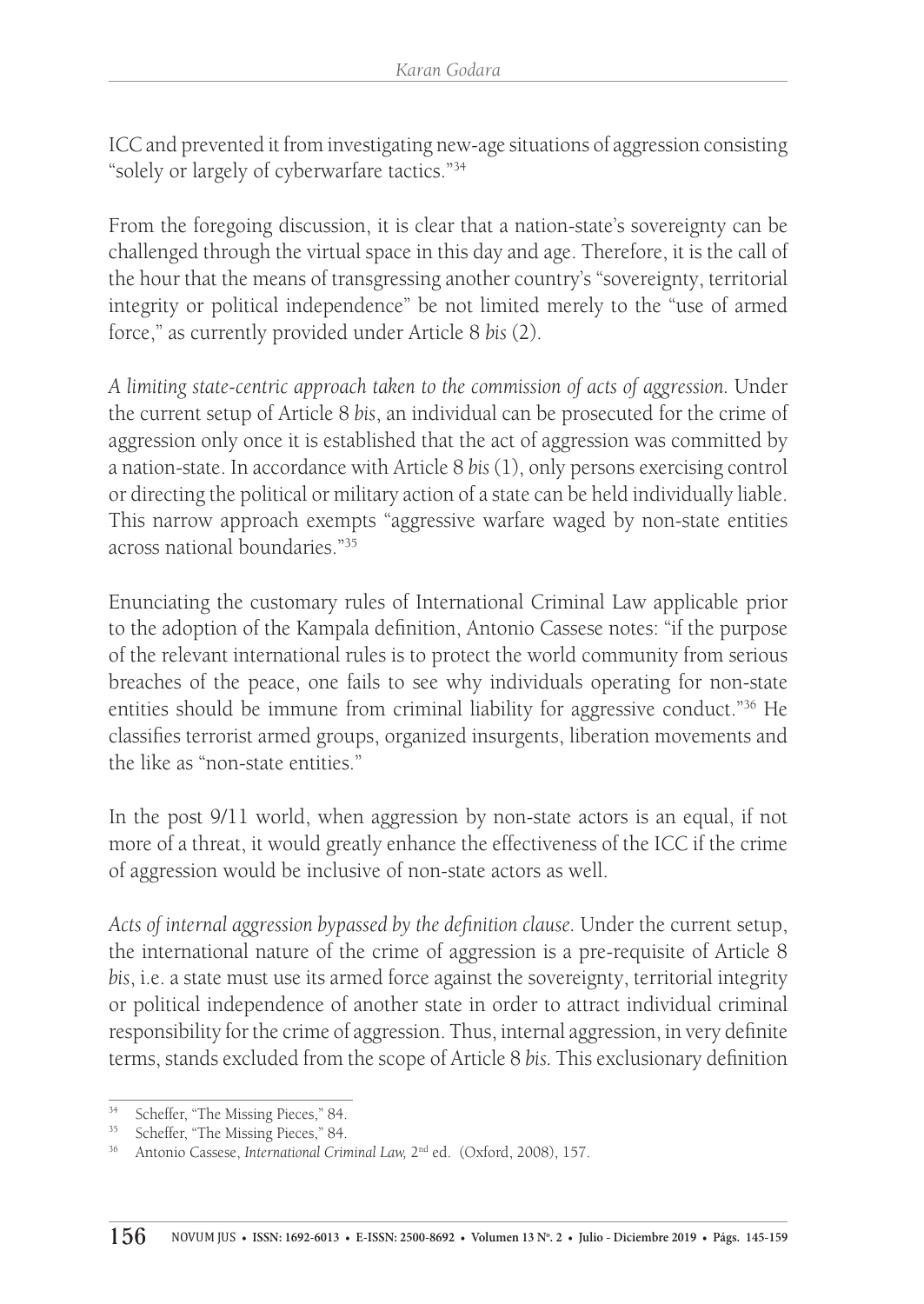may tend to prejudice the functionality of the ICC inasmuch as internal aggression is a "favorite tactic of ISIS and other non-state actors determined (sometimes successfully) to seize territory within a state."37

On the other hand, the rest of the international crimes under the Rome Statute, namely, genocide, crimes against humanity, and war-crimes, make individuals liable for internal violations as well. For instance, Sudanese President Omar Al Bashir's case is at the pre-trial stage for five counts of crimes against humanity, two counts of war-crimes and three counts of genocide allegedly committed in the Darfur region falling within the territory of Sudan.38 It may be advantageous to widen the ambit of the crime of aggression to cases of internal violations as well, in line with the rest of the international crimes.

# **4. Conclusion**

When years passed after the conclusion of the Nuremberg and Tokyo Trials without any significant developments relating to the crime of aggression, it seemed as though the growth of the crime of aggression had reached a grinding halt. Post Nuremberg and Tokyo trials, in the past many decades preceding the adoption of the Rome Statute, several ad hoc international and hybrid tribunals came to be established to decide matters pertaining to core international crimes, such as genocide, crimes against humanity, and war crimes, but nothing was effectively undertaken in the international domain to bring the perpetrators of the crime of aggression to justice.

With the recent activation of the crime of aggression under the Rome Statute, there is much to celebrate for the international community. This is indeed a defining moment for the field of international criminal law. However, a closer look at Article 8 *bis* of the Rome Statute reveals the many inadequacies within the definition clause.

To reiterate, cyberwarfare and the rapid rise of terrorism from non-state actors is posing a serious threat to international peace and security in this day and age. Cyberwarfare has blurred the physical boundaries, making aggression possible even without the use of armed forces or the physical transgression of another nation-state's boundaries for that matter. Similarly, aggression from non-state actors is also on the rise. There is a need to dissolve the lines between acts of aggression committed by

<sup>37</sup> Scheffer, "The Missing Pieces," 84.

<sup>38</sup> International Criminal Court. The Prosecutor vs. Omar Hassan Ahmad Al Bashir, ICC-02/05-01/09. Available from: https://www.icc-cpi.int/darfur/albashir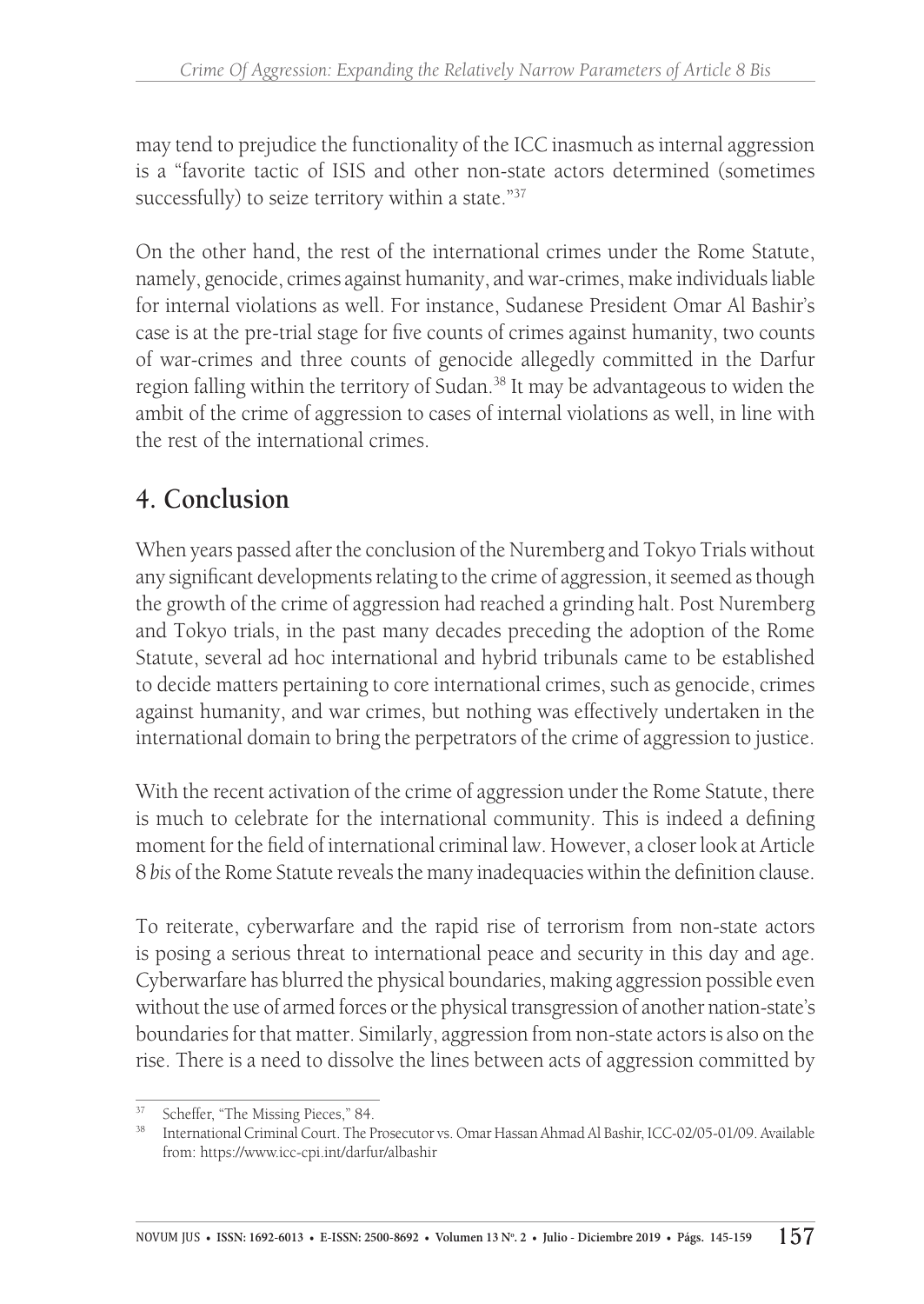state-actors, on the one hand, and by non-state actors, on the other. As long as an act of aggression is committed, it must not go unpunished, irrespective of the source.

There is a pressing need to expand the relatively narrow parameters of Article 8 *bis* of the Rome Statute so as to make it possible for the ICC to deal with exigencies emerging in the 21st century. In its current structure, Article 8 *bis* is ineffectual in delivering justice against the expanding vistas of new-age crimes of aggression.

There is a real danger of jeopardizing the ICC's mandate if a series of amendments are not passed towards the true empowerment of the ICC in regard to the crime of aggression. The author is of the informed opinion that the threats emerging from (a) non-traditional means of warfare, such as cyberwarfare, (b) non-state entities, such as terrorist groups; and (c) internal acts of aggression must necessarily be brought within the ambit of Article 8 *bis* in order for the ICC to be able to effectively deal with the dangers of the  $21^{st}$  century.

In light of the recent activation of the crime of aggression, it is fair to state that although we have come a long way, a far more treacherous path lies ahead. Once the court undertakes its first prosecutions for the crime of aggression, there will be more clarity on the issues surrounding the definition clause. In the meantime, the international community must tread with caution.

# **References**

- Ambos, Kai. "The crime of aggression after Kampala." *German Yearbook of International Law* 53 (2010).
- Bachmann, Sascha-Dominik and Gerhard Kemp. "Aggression as 'Organized Hypocrisy?' How the War on Terrorism and Hybrid Threats Challenge the Nuremberg Legacy." *The Windsor Yearbook of Access to Justice*, Vol. 30, No. 1. (2011). Available from: http:// dx.doi.org/10.2139/ssrn.1871912
- Bantekas, Illias. *International Criminal Law*, 4<sup>th</sup> ed. (Oxford and Portland, Oregon: Hart Publishing, 2010).

Cassese, Antonio. *International Criminal Law,* 2nd ed. (Oxford, 2008).

- "Control Council Law No. 10." *Control Council for Germany* 50-55 (1945). Available from: https://www.legal-tools.org/doc/ffda62/pdf/
- Ferencz, Benjamin B. "Address to the Diplomatic Conference of Plenipotentiaries on the Establishment of an International Criminal Court." Rome (June 16, 1998). Available from: http://www.derechos.org/nizkor/aggression/doc/bferencz6.html